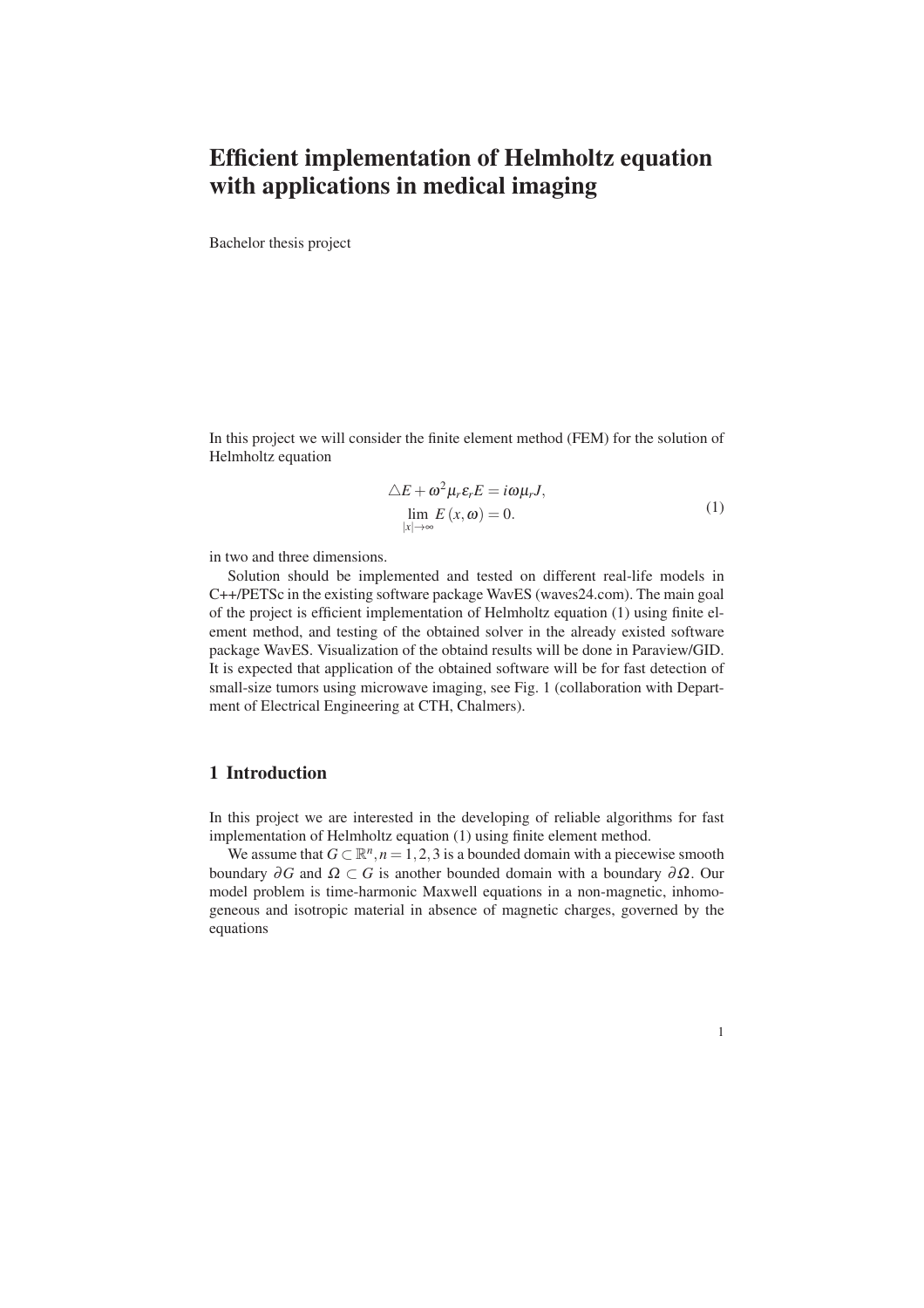

Fig. 1 Biomedical Imaging at the Department of Electrical Engineering at CTH, Chalmers. Left: setup of Stroke Finder and right: microwave hyperthermia in cancer treatment. Below: breast cancer detection using microwave tomography.

$$
\nabla \times E = -\mu_r i\omega H \text{ in } \Omega,
$$
 (2)

$$
\nabla \times H = \varepsilon_r i \omega E + J \text{ in } \Omega. \tag{3}
$$

Here,  $E = E(x, \omega)$  and  $H = H(x, \omega)$  are electric and magnetic fields in frequency domain, respectively. To get (2)-(3) we applied the Fourier transform in time to the full system of Maxwell's equations such that the time-harmonic fields  $A(x, \omega)$  are initialized in the form

$$
A(x, \omega) = \int_0^\infty \mathbf{A}(x, t) e^{i\omega t} dt.
$$
 (4)

To solve system (2)-(3) uniquely we need Sommerfeld radiation condition at infinity

$$
\lim_{|x| \to \infty} |x|^{\frac{n-1}{2}} \left( \frac{\partial}{\partial |x|} + ik \right) A = 0, \ \ n = 2, 3. \tag{5}
$$

where  $k$  is the wave number, see, for example, [4].

In system (2)-(3) functions  $\varepsilon_r$  and  $\mu_r$  are the relative electric permittivity and the relative magnetic permeability, respectively, defined as

$$
\varepsilon_r(x) = \frac{\varepsilon(x)}{\varepsilon_r^{(0)}},
$$
  
\n
$$
\mu_r(x) = \frac{\mu(x)}{\mu_r^{(0)}},
$$
\n(6)

where  $\varepsilon_r^0$ ,  $\mu_r^0$  are the dielectric permittivity and magnetic permeability of vacuum, and  $\varepsilon(x)$ ,  $\mu(x)$  are the dielectric permittivity and magnetic permeability of the ma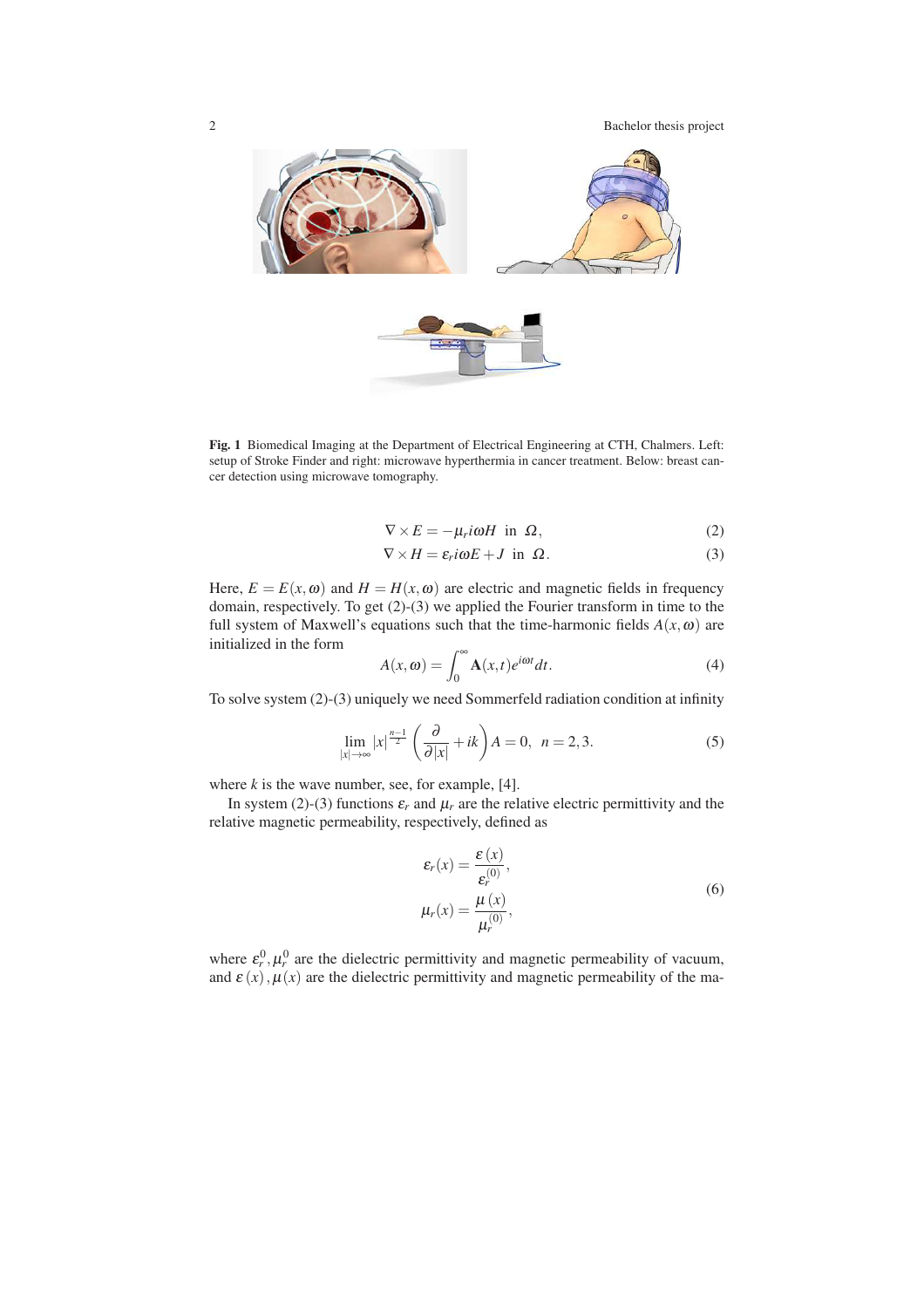Efficient implementation of Helmholtz equation with applications in medical imaging 3

terial, respectively. In (3) the function  $J = J(x, \omega)$  is electric current density and is a known function.

Equations (2)-(3) are supplemented with Gauss's law

$$
\nabla \cdot (\varepsilon_r E) = 0,
$$
  
\n
$$
\nabla \cdot (\mu_r H) = 0,
$$
\n(7)

and perfectly conducting (PEC) boundary conditions

$$
n \times E = 0, \partial \Omega \nn \cdot H = 0 \partial \Omega.
$$
\n(8)

Here, *n* denotes the outer outward normal on the boundary  $\partial \Omega$ . We will assume that  $\mu_r = const > 0.0$ . Applying curl operator to the two equations of system (2)-(3) we get following vector wave equations

$$
\nabla \times \nabla \times E - k^2 E = -i\omega \mu_r J, \ x \in \Omega,
$$
  

$$
\nabla \times \nabla \times H - k^2 H = \nabla \times J, \ x \in \Omega,
$$
 (9)

where  $k^2 = \omega^2 \mu_r \varepsilon_r$ . Next, applying  $\nabla \times \nabla \times f = \nabla (\nabla \cdot f) - \nabla \cdot (\nabla f)$  to the system (9) and using (8) we obtain inhomogeneous Helmholtz equations

$$
\Delta E + k^2 E = i\omega \mu_r J,
$$
  

$$
\Delta H + k^2 H = -\nabla \times J.
$$
 (10)

Further we will consider only the first equation of system (10) since the second one can be treated similarly.

## 2 Solution of the time-harmonic Maxwell's equation for electric field

We will consider the FEM numerical solution of the Helmholtz equation for the electric field in the form

$$
\Delta E + \omega^2 \mu_r \varepsilon_r E = i\omega \mu_r J,
$$
  
\n
$$
\lim_{|x| \to \infty} E(x, \omega) = 0.
$$
\n(11)

Solution should be implemented in C++/PETSc.